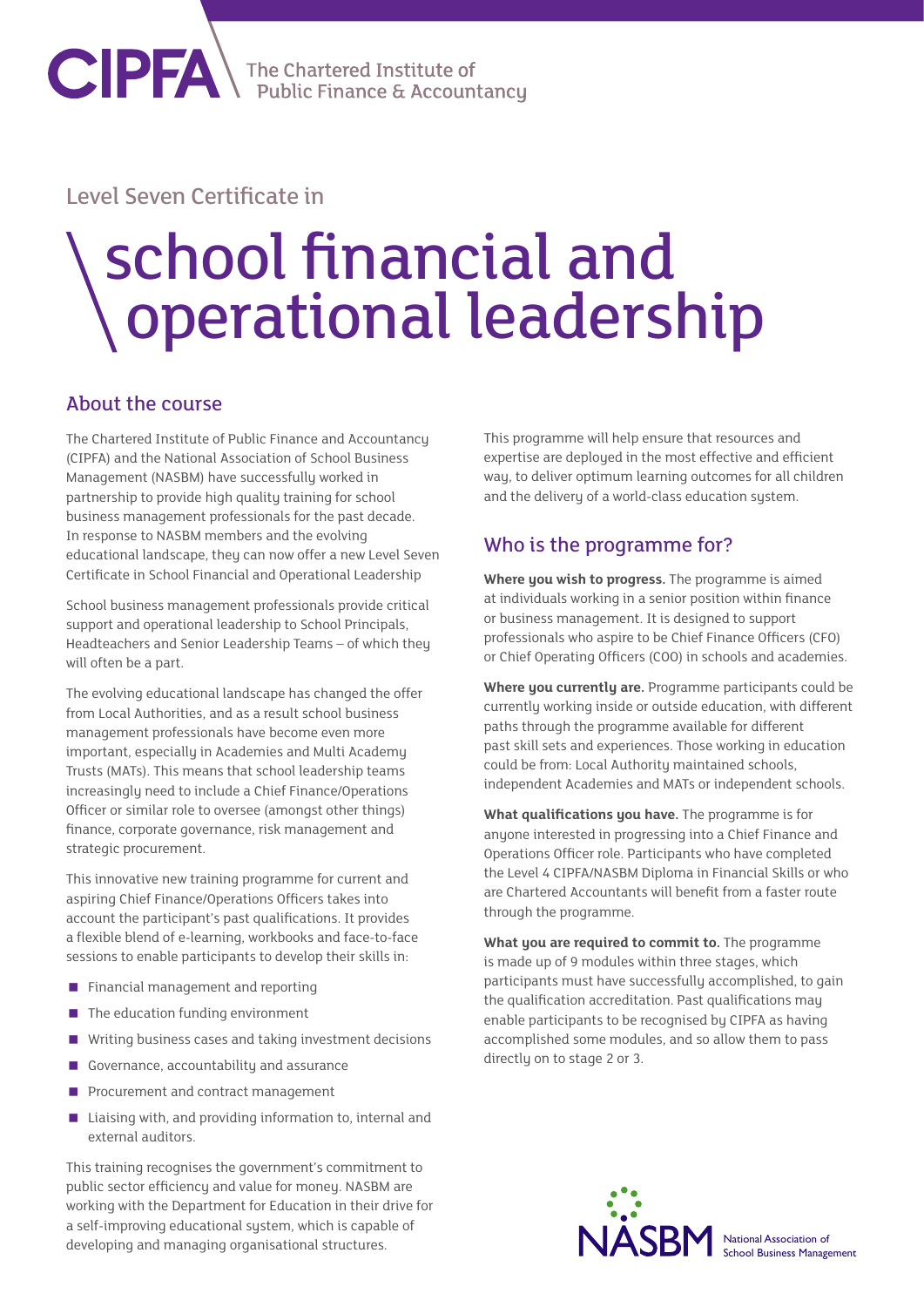

## Two routes to accreditation

The duration, content and cost of is dependent on previous qualifications:

| <b>Programme Route</b> | Stage 1    | Stage 2                           | Stage 3         |
|------------------------|------------|-----------------------------------|-----------------|
| Stage name             | Foundation | Intermediate                      | Practitioner    |
| Modules                | 1 module   | 2-6 (5 modules)                   | 7-9 (3 modules) |
| Full                   |            | $\sqrt{}$                         |                 |
| Practitioner           |            | $\checkmark$ (2 of the 5 modules) |                 |

## 1. Full programme

Anyone who has not completed the Level 4 Accredited Finance qualification will be required to undertake all 3 stages of 9 modules.

- The first stage of the programme, the Foundation Stage equates to one module and will provide participants with basic skills and knowledge about academy finance and operations, allowing them to undertake the second and third stages of the programme with confidence. Participants working in academies who have not completed Level 4 will also be required to carry out the Foundation Stage.
- $\blacksquare$  The second stage of the programme, the Intermediate Stage, will then build on this knowledge covering complex issues around the finance and operations of academies.
- $\blacksquare$  The programme culminates with the third, Practitioner Stage (see below).

## 2. Practitioner programme

Anyone who has achieved the CIPFA SBM Accredited Finance qualification can opt for this route.

**Participants will start at Stage Two Intermediate** Stage and undertake 2 modules (2 and 6)

All participants have to undertake the third Practitioner Stage, which will equip them with the knowledge and experience to tackle more complex issues around the finance and operation in academies.

It will provide contextual knowledge for those operating in high-level finance positions, but not familiar with the education sector, and will also assist those School Business Management (SBM) professionals already in the sector who wish to expand and develop their role.

## **Benefits**

#### To Participants

Those accredited with the Level Seven Certificate in School Financial and Operational Leadership will be able to progress their career, assured that they meet the highest professional standards. Due to its emphasis on finance competencies this programme has been designed to provide a route to a professional accountancy qualification, should participants wish to pursue this in the future.

They will receive exemptions on the CIPFA Professional Qualification or their chosen route of study.

#### To employers

This prestigious programme will enable employers to be assured of value for money from the certificate holder and so ensure the highest possible drive for public sector efficiency.

#### To the profession

Programme completion will also provide necessary evidence against an application for NASBM Fellowship, should participants wish to receive this accolade from their professional body and be recognised across the sector for professional excellence. Successful participants will also be able to apply for CIPFA Affiliate membership.

This programme has been specifically designed to meet the Professional Standards as agreed by NASBM members and recognised by the DfE.

#### **www.nasbm.co.uk/professionalstandards**



National Association of School Business Management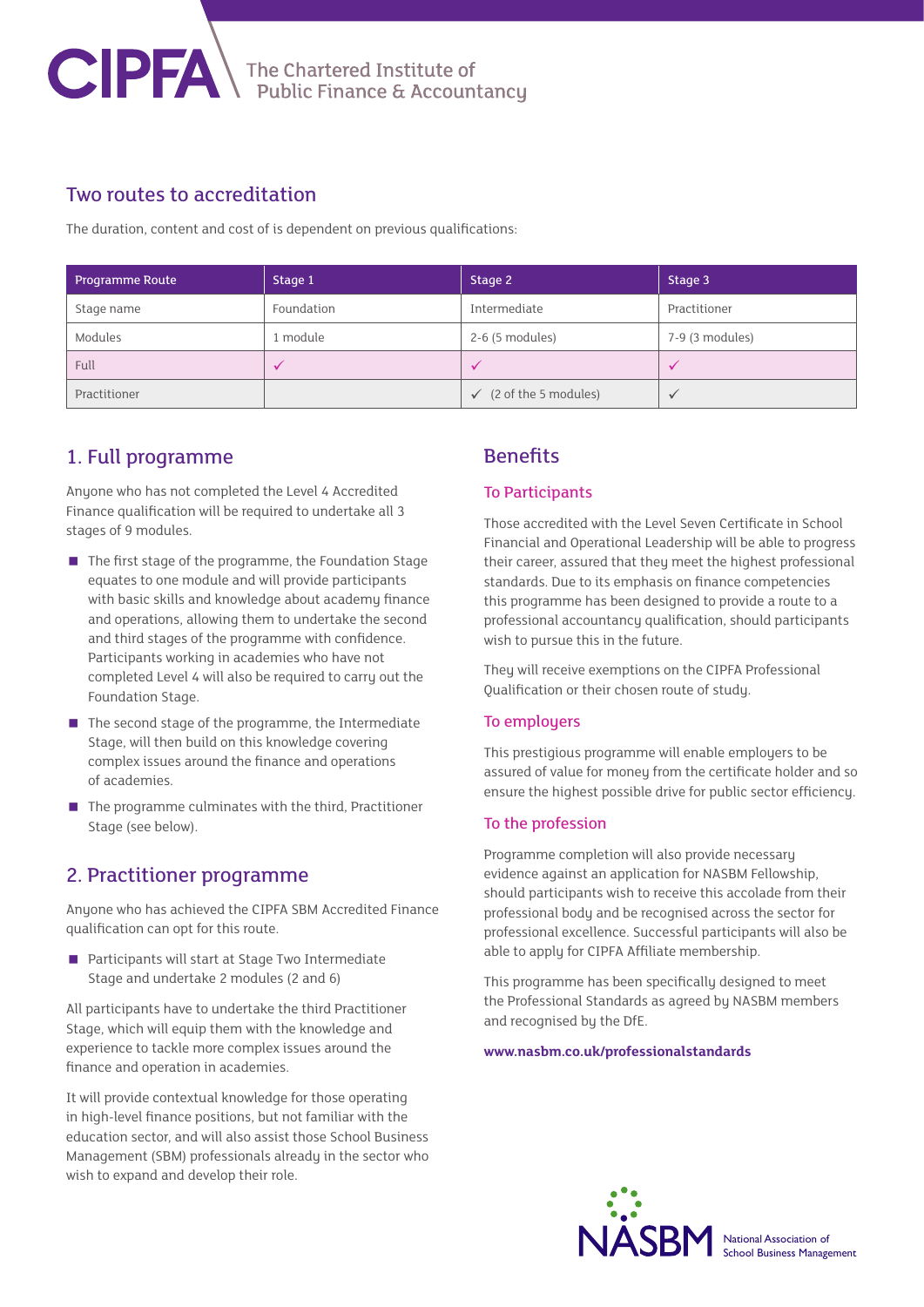

## Programme content: 3 stages made up of 9 modules

| <b>Stage</b>                                                                 | Module                                                                                                                  |                                                                                                                                     | <b>Online Workbook</b>                 | Face-To-Face | Assessment   |  |  |
|------------------------------------------------------------------------------|-------------------------------------------------------------------------------------------------------------------------|-------------------------------------------------------------------------------------------------------------------------------------|----------------------------------------|--------------|--------------|--|--|
| Stage 1<br>Foundation<br>Stage<br>Stage 1 has<br>one face to<br>face session | $\mathbf{1}$                                                                                                            | Overview of Public sector and Academy Finance                                                                                       | ✓                                      | $\checkmark$ |              |  |  |
|                                                                              | $\mathbf{1}$                                                                                                            | Accounting and academy Terminology                                                                                                  | $\checkmark$                           | $\checkmark$ |              |  |  |
|                                                                              | $\mathbf{1}$                                                                                                            | Key aspects of Academy Trusts                                                                                                       | $\checkmark$                           | $\checkmark$ |              |  |  |
|                                                                              | $\mathbf{1}$                                                                                                            | <b>Statutory Duties</b>                                                                                                             | $\checkmark$                           | $\checkmark$ |              |  |  |
|                                                                              | $\mathbf{1}$                                                                                                            | Introduction to resource accounting and capital<br>accounting (including accruals Accounting and, the<br><b>Accounts Direction)</b> | $\checkmark$                           | $\checkmark$ |              |  |  |
|                                                                              | $\mathbf{1}$                                                                                                            | Introduction to Layout of the Financial Statements and<br>Annual Report                                                             | $\checkmark$                           | $\checkmark$ |              |  |  |
|                                                                              | $\mathbf{1}$                                                                                                            | Overview of Financial Management (Budget Planning,<br>Monitoring and Control)                                                       | $\checkmark$                           | $\checkmark$ |              |  |  |
| Stage 2<br>Intermediate<br>Stage                                             | $\overline{2}$                                                                                                          | Certificate in Financial Reporting in Academies<br>(those already holding this qualification will be exempt<br>from this module)    | E-Learning and multiple<br>choice exam | $\checkmark$ |              |  |  |
|                                                                              | 3                                                                                                                       | Better Business Cases - Introduction**                                                                                              | $\checkmark$                           |              |              |  |  |
|                                                                              | 4                                                                                                                       | <b>Education Funding**</b>                                                                                                          | $\checkmark$                           |              |              |  |  |
|                                                                              | 5                                                                                                                       | The Audit of Academies**                                                                                                            | $\checkmark$                           | $\checkmark$ |              |  |  |
|                                                                              | 6                                                                                                                       | Procurement and Contract Management                                                                                                 |                                        | $\checkmark$ | $\checkmark$ |  |  |
|                                                                              | ** Those having completed Level 4 - CIPFA / NASBM the Level 4 Accredited Finance training are exempt from these modules |                                                                                                                                     |                                        |              |              |  |  |
| Stage 3<br>Practitioner<br>Stage                                             | $\overline{7}$                                                                                                          | Strategic Financial Planning (Curriculum-Led Funding),<br>Costing and Finance Efficiency in Academies                               | $\checkmark$                           | $\checkmark$ |              |  |  |
|                                                                              | 8                                                                                                                       | Accountability, Assurance and Governance                                                                                            | $\checkmark$                           | $\checkmark$ |              |  |  |
|                                                                              | 9                                                                                                                       | Advanced Audit Requirements                                                                                                         | $\checkmark$                           | $\checkmark$ |              |  |  |
| Oualified<br>Accountants<br>may pass<br>directly into<br>this stage          | Association of Chartered Certified Accountants (ACCA)                                                                   |                                                                                                                                     |                                        |              |              |  |  |
|                                                                              | ■ Association of International Accountants (AIA)                                                                        |                                                                                                                                     |                                        |              |              |  |  |
|                                                                              | ■ Chartered Accountants Ireland (CAI)                                                                                   |                                                                                                                                     |                                        |              |              |  |  |
|                                                                              | ■ Institute of Chartered Accountants in England and Wales (ICAEW)                                                       |                                                                                                                                     |                                        |              |              |  |  |
|                                                                              | ■ Institute of Chartered Accountants of Scotland (ICAS)                                                                 |                                                                                                                                     |                                        |              |              |  |  |
|                                                                              | ■ Chartered Institute of Public Finance and Accountancy (CIPFA)                                                         |                                                                                                                                     |                                        |              |              |  |  |
|                                                                              | ■ Chartered Institute of Management Accountants (CIMA)                                                                  |                                                                                                                                     |                                        |              |              |  |  |